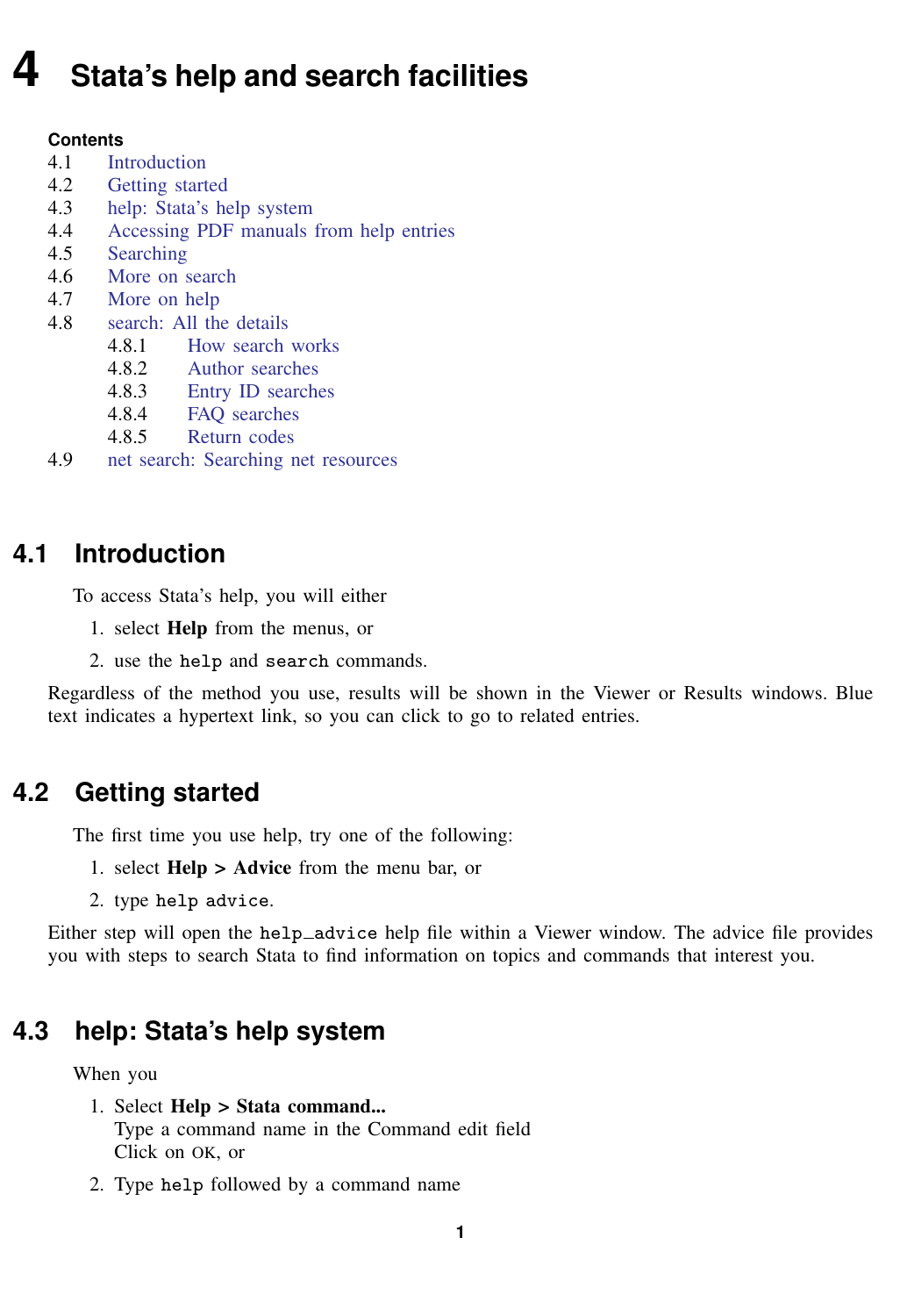you access Stata's help files. These files provide shortened versions of what is in the printed manuals. Let's access the help file for Stata's ttest command. Do one of the following:

- 1. Select Help > Stata command... Type ttest in the Command edit field Click on OK, or
- 2. Type help ttest

Regardless of which you do, the result will be

```
● Viewer - help ttest
                                                                                         \BoxX
File
      Edit
             History
                      Help
\leftarrow \rightarrowالكر
                         help ttest
                                                                        Q٠
  help ttest
              \times÷
                                                                      Dialog<sup>-</sup>
                                                                                Also see *
                                                                                           Jump to *
[R] ttest - t tests (mean-comparison tests)
                (View complete PDF manual entry)
Syntax
     One-sample t test
          ttest varname == # \lceil i f \rceil \lceil i n \rceil \lceil, level(#)]
     Two-sample t test using groups
          ttest varname [if] [in], by(groupvar) [options1]
     Two-sample t test using variables
          ttest varname1 == varname2 [if] [in], unpaired [unequal welch
                 level( #)]
     Paired t test
          ttest varname1 == varname2 [if] [in] [, \text{level}(\#)]CAP NUM INS
```
<span id="page-1-0"></span>The trick is in already knowing that Stata's command for testing equality of means is ttest and not, say, meanstest. The solution to that problem is searching.

## **4.4 Accessing PDF manuals from help entries**

Every help file in Stata links to the equivalent manual entry. If you are reading help ttest, simply click on (View complete PDF manual entry) below the title to go directly to the  $[R]$  [ttest](https://www.stata.com/manuals/rttest.pdf#rttest) manual entry.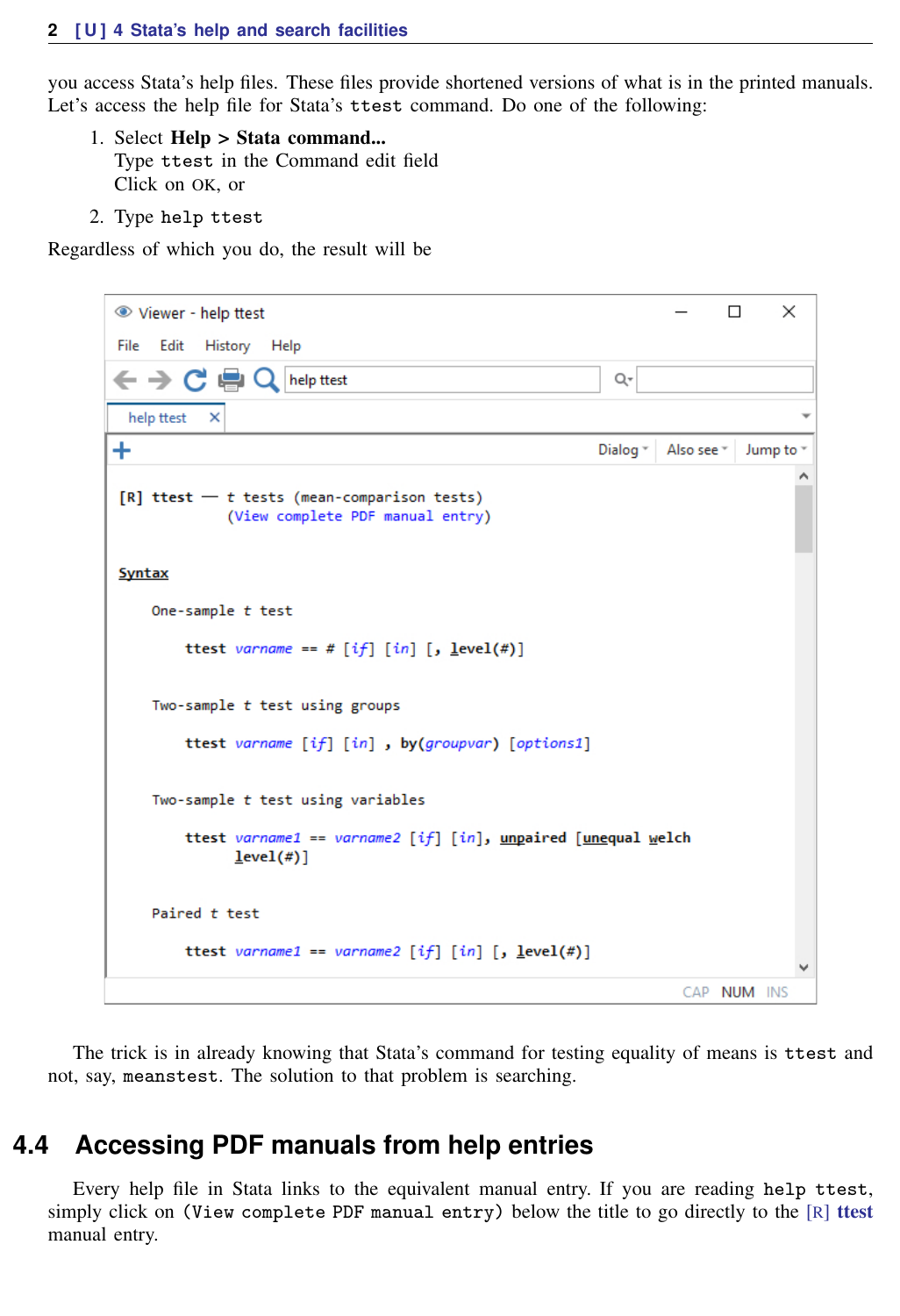<span id="page-2-0"></span>We provide some tips for viewing Stata's PDF documentation at [https://www.stata.com/support/](https://www.stata.com/support/faqs/resources/pdf-documentation-tips/) [faqs/resources/pdf-documentation-tips/.](https://www.stata.com/support/faqs/resources/pdf-documentation-tips/)

## **4.5 Searching**

If you do not know the name of the Stata command you are looking for, you can search for it by keyword,

1. Select Help > Search... Type keywords in the edit field  $C$ lick on  $\Omega$ K

2. Type search followed by the keywords

search matches the keywords you specify to a database and returns matches found in Stata commands, FAQs at www.stata.com, official blogs, and articles that have appeared in the Stata Journal. It can also find community-contributed additions to Stata available over the web.

<span id="page-2-1"></span>search does a better job when what you want is based on terms commonly used or when what you are looking for might not already be installed on your computer.

## **4.6 More on search**

However you access search—command or menu—it does the same thing. You tell search what you want information about, and it searches for relevant entries. By default, search looks for the topic across all sources, including the system help, the FAQs at the Stata website, the Stata Journal, and all Stata-related Internet sources including community-contributed additions.

search can be used broadly or narrowly. For instance, if you want to perform the Kolmogorov –Smirnov test for equality of distributions, you could type

. search Kolmogorov-Smirnov test of equality of distributions [R] ksmirnov . . . . . . Kolmogorov-Smirnov equality of distributions test (help ksmirnov)

In fact, we did not have to be nearly so complete—typing search Kolmogorov-Smirnov would have been adequate. Had we specified our request more broadly—looking up equality of distributions—we would have obtained a longer list that included ksmirnov.

Here are guidelines for using search.

- Capitalization does not matter. Look up Kolmogorov-Smirnov or kolmogorov-smirnov.
- Punctuation does not matter. Look up kolmogorov smirnov.
- Order of words does not matter. Look up smirnov kolmogorov.
- You may abbreviate, but how much depends. Break at syllables. Look up kol smir. search tends to tolerate a lot of abbreviation; it is better to abbreviate than to misspell.
- The words a, an, and, are, for, into, of, on, to, the, and with are ignored. Use them—look up equality of distributions— or omit them—look up equality distributions—it makes no difference.
- search tolerates plurals, especially when they can be formed by adding an s. Even so, it is better to look up the singular. Look up normal distribution, not normal distributions.
- Specify the search criterion in English, not in computer jargon.
- Use American spellings. Look up color, not colour.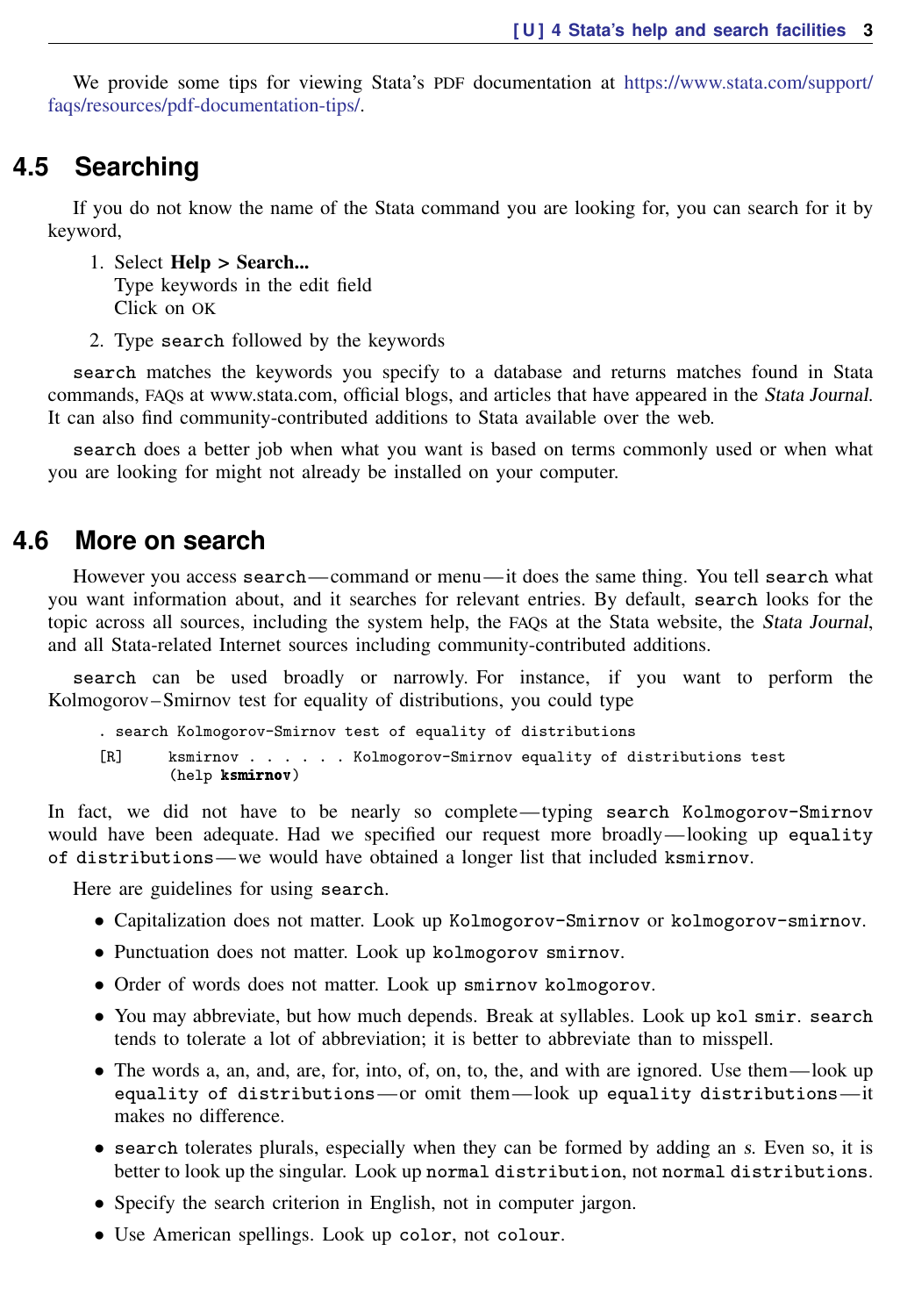- Use nouns. Do not use -ing words or other verbs. Look up median tests, not testing medians.
- Use few words. Every word specified further restricts the search. Look up distribution, and you get one list; look up normal distribution, and the list is a sublist of that.
- Sometimes words have more than one context. The following words can be used to restrict the context:
	- a. data, meaning in the context of data management. Order could refer to the order of data or to order statistics. Look up order data to restrict order to its data management sense.
	- b. statistics (abbreviation stat), meaning in the context of statistics. Look up order statistics to restrict order to the statistical sense.
	- c. graph or graphs, meaning in the context of statistical graphics. Look up median graphs to restrict the list to commands for graphing medians.
	- d. utility (abbreviation util), meaning in the context of utility commands. The search command itself is not data management, not statistics, and not graphics; it is a utility.
	- e. programs or programming (abbreviation prog), to mean in the context of programming. Look up programming scalar to obtain a sublist of scalars in programming.

<span id="page-3-0"></span>search has other features, as well; see [U[\] 4.8 search: All the details](#page-3-1).

## **4.7 More on help**

Both help and search are understanding of some mistakes. For instance, you may abbreviate some command names. If you type either help regres or help regress, you will bring up the help file for regress.

When help cannot find the command you are looking for among Stata's official help files or any community-contributed additions you have installed, Stata automatically performs a search. For instance, typing help ranktest causes Stata to reply with "help for ranktest not found", and then Stata performs search ranktest. The search tells you that ranktest is available in the [Enhanced](http://www.stata-journal.com/sjpdf.html?articlenum=st0030_3) [routines for IV/GMM estimation and testing](http://www.stata-journal.com/sjpdf.html?articlenum=st0030_3) article in Stata Journal, Volume 7, Number 4.

Stata can run into some problems with abbreviations. For instance, Stata has a command with the inelegant name ksmirnov. You forget and think the command is called ksmir:

. help ksmir No entries found for search on "ksmir"

A help file for ksmir was not found, so Stata automatically performed a search on the word. The message indicates that a search of ksmir also produced no results. You should type search followed by what you are really looking for: search kolmogorov smirnov.

## <span id="page-3-1"></span>**4.8 search: All the details**

The search command actually provides a few features that are not available from the **Help** menu. The full syntax of the search command is

```
search word \lceil word ... \rceil [, \lceil all \rceil local \rceil net \rceil author entry exact faq
```

```
historical or manual sj
```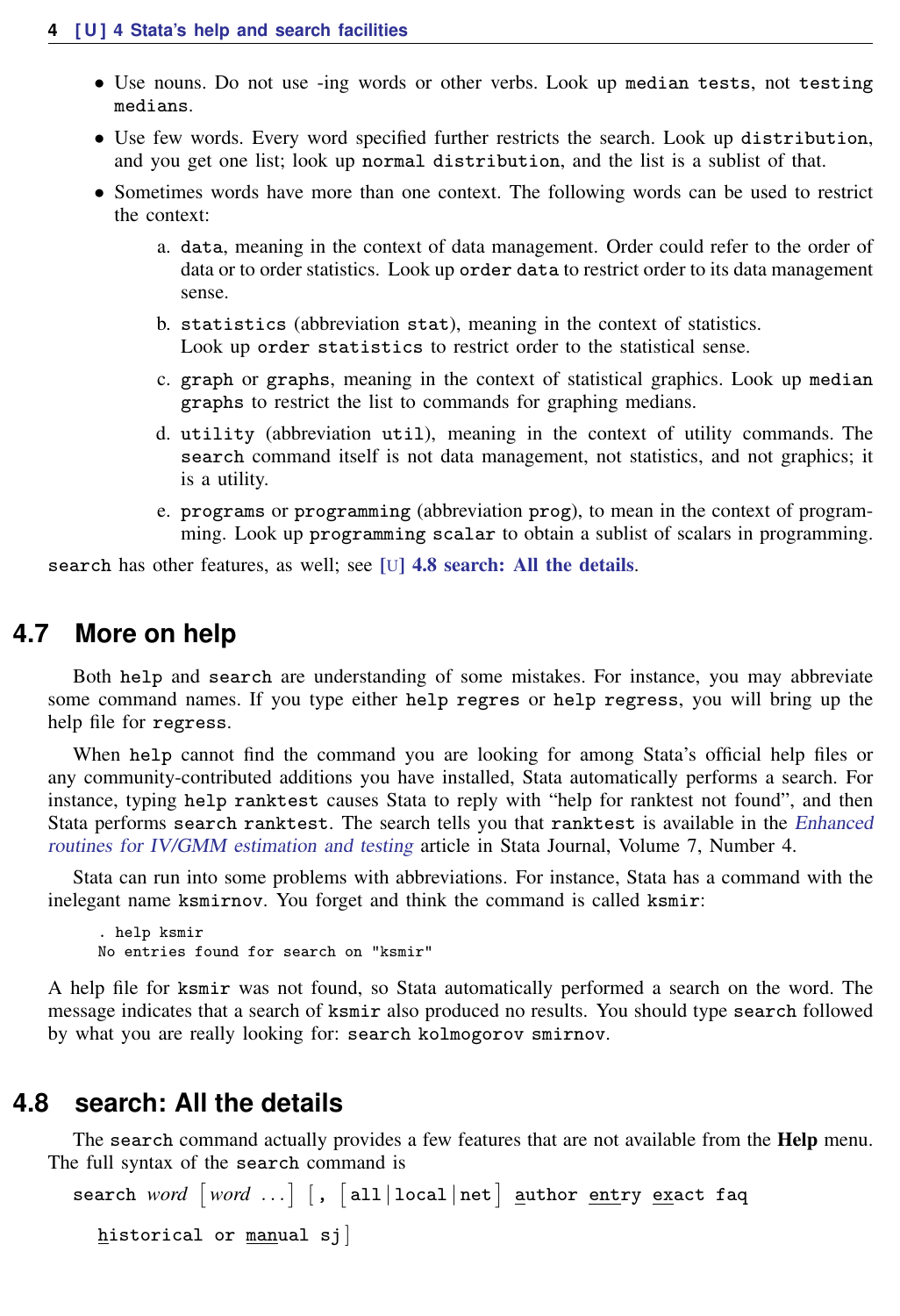where <u>underlining</u> indicates the minimum allowable abbreviation and  $\alpha$  brackets indicate optional.

- all, the default, specifies that the search be performed across both the local keyword database and the net materials.
- local specifies that the search be performed using only Stata's keyword database.
- net specifies that the search be performed across the materials available via Stata's net command. Using search word  $\lceil word \ldots \rceil$ , net is equivalent to typing net search word  $\lceil word \ldots \rceil$ (without options); see  $\overline{R}$  [net](https://www.stata.com/manuals/rnet.pdf#rnet).

author specifies that the search be performed on the basis of author's name rather than keywords.

entry specifies that the search be performed on the basis of entry IDs rather than keywords.

exact prevents matching on abbreviations.

faq limits the search to entries found in the FAQs at [https://www.stata.com.](https://www.stata.com)

- historical adds to the search entries that are of historical interest only. By default, such entries are not listed.
- or specifies that an entry be listed if any of the words typed after search are associated with the entry. The default is to list the entry only if all the words specified are associated with the entry.

manual limits the search to entries in the User's Guide and all the Reference manuals.

<span id="page-4-0"></span>sj limits the search to entries in the Stata Journal and the Stata Technical Bulletin.

#### **4.8.1 How search works**

search has a database—files—containing the titles, etc., of every entry in the User's Guide, Reference manuals, undocumented help files, NetCourses, Stata Press books, FAQs posted on the Stata website, videos on StataCorp's YouTube channel, selected articles on StataCorp's official blog, selected community-contributed FAOs and examples, and the articles in the Stata Journal and in the Stata Technical Bulletin. In this file is a list of words associated with each entry, called keywords.

When you type search *xyz*, search reads this file and compares the list of keywords with *xyz*. If it finds *xyz* in the list or a keyword that allows an abbreviation of *xyz*, it displays the entry.

When you type search *xyz abc*, search does the same thing but displays an entry only if it contains both keywords. The order does not matter, so you can search linear regression or search regression linear.

How many entries search finds depends on how the search database was constructed. We have included a plethora of keywords under the theory that, for a given request, it is better to list too much rather than risk listing nothing at all. Still, you are in the position of guessing the keywords. Do you look up normality test, normality tests, or tests of normality? Normality test would be best, but all would work. In general, use the singular and strike the unnecessary words. We provide guidelines for specifying keywords in [U[\] 4.6 More on search](#page-2-1) above.

#### <span id="page-4-1"></span>**4.8.2 Author searches**

search ordinarily compares the words following search with the keywords for the entry. If you specify the author option, however, it compares the words with the author's name. In the search database, we have filled in author names for Stata Journal and STB articles, Stata Press books, StataCorp's official blog, and FAQs.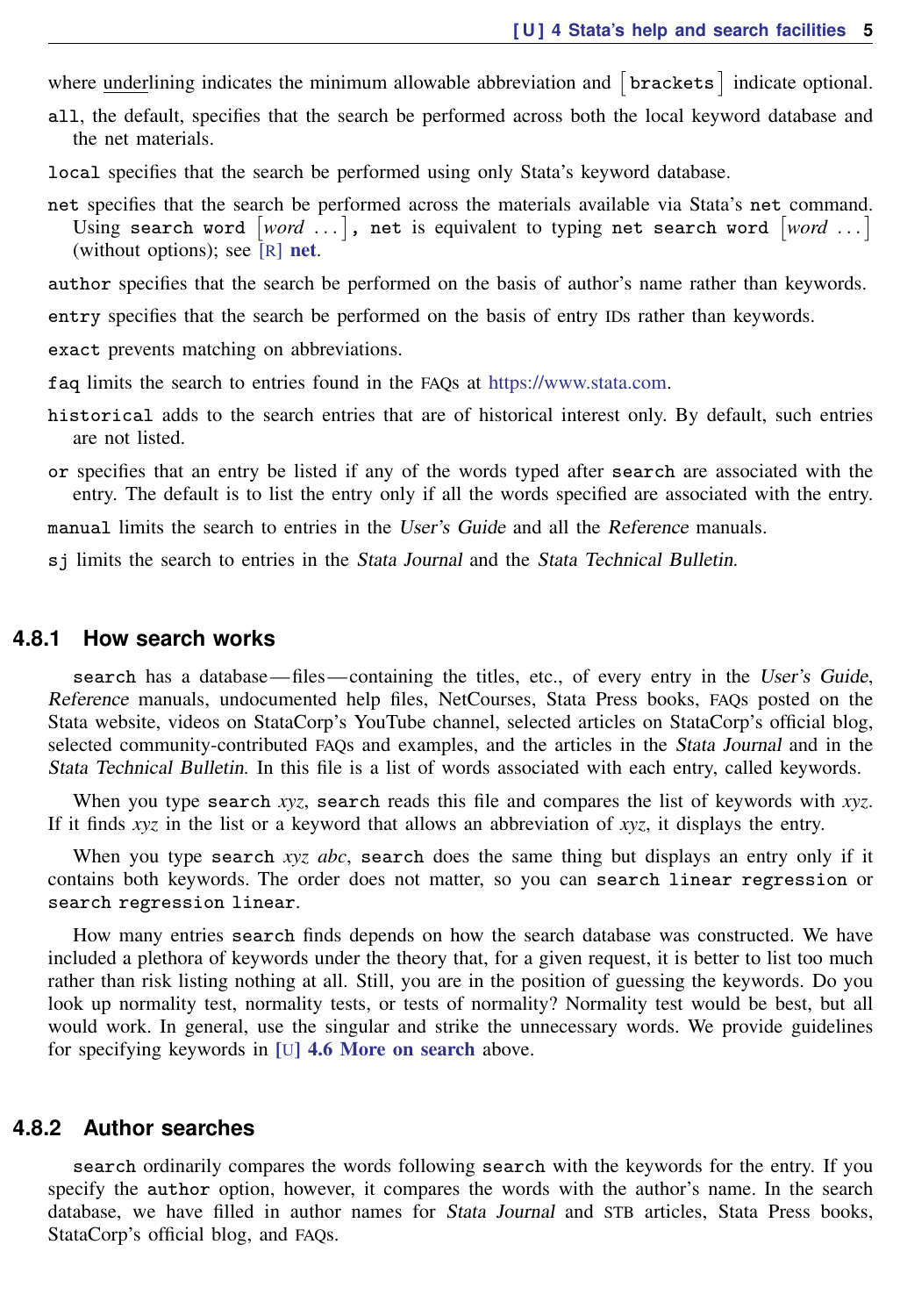For instance, in [R] [kdensity](https://www.stata.com/manuals/rkdensity.pdf#rkdensity), you will discover that Isaías H. Salgado-Ugarte wrote the first version of Stata's kdensity command and published it in the STB. Assume that you have read his original and find the discussion useful. You might now wonder what he has written in the Stata Journal. To find out, type

. search Salgado-Ugarte, author (output omitted )

Names like Salgado-Ugarte are confusing to some people. search does not require you specify the entire name; what you type is compared with each "word" of the name, and, if any part matches, the entry is listed. The hyphen is a special character, and you can omit it. Thus you can obtain the same list by looking up Salgado, Ugarte, or Salgado Ugarte without the hyphen.

To find entries written by Salgado-Ugarte in the STB, you need to type

. search Salgado-Ugarte, author historical (output omitted )

<span id="page-5-0"></span>Inserts in the STB are marked as historical in the search database and, by default, are not listed. The historical option ensures that all entries are listed.

### **4.8.3 Entry ID searches**

If you specify the entry option, search compares what you have typed with the entry ID. The entry ID is not the title—it is the reference listed to the left of the title that tells you where to look. For instance, in

[R] regress . . . . . . . . . . . . . . . . . . . . . . Linear regression (help regress) "[R] regress" is the entry ID. In GS . . . . . . . . . . . . . . . . . . . . . . . . Getting Started manual "GS" is the entry ID. In SJ-14-4 gr0059 . . . . . Plotting regression coefficients and other estimates (help coefplot if installed) . . . . . . . . . . . . . . . . B. Jann Q4/14 SJ 14(4):708--737 alternative to marginsplot that plots results from any estimation command and combines results from several models into one graph

"SJ-14-4 gr0059" is the entry ID.

search with the entry option searches these entry IDs.

Thus you could generate a table of contents for the Reference manuals by typing

. search [R], entry (output omitted )

You could generate a table of contents for the 16th issue of the STB by typing

. search STB-16, entry historical (output omitted )

You could obtain a list of all inserts associated with sbe19 by typing

. search sbe19, entry historical (output omitted )

We include the historical option in case any of the relevant inserts have been marked historical.